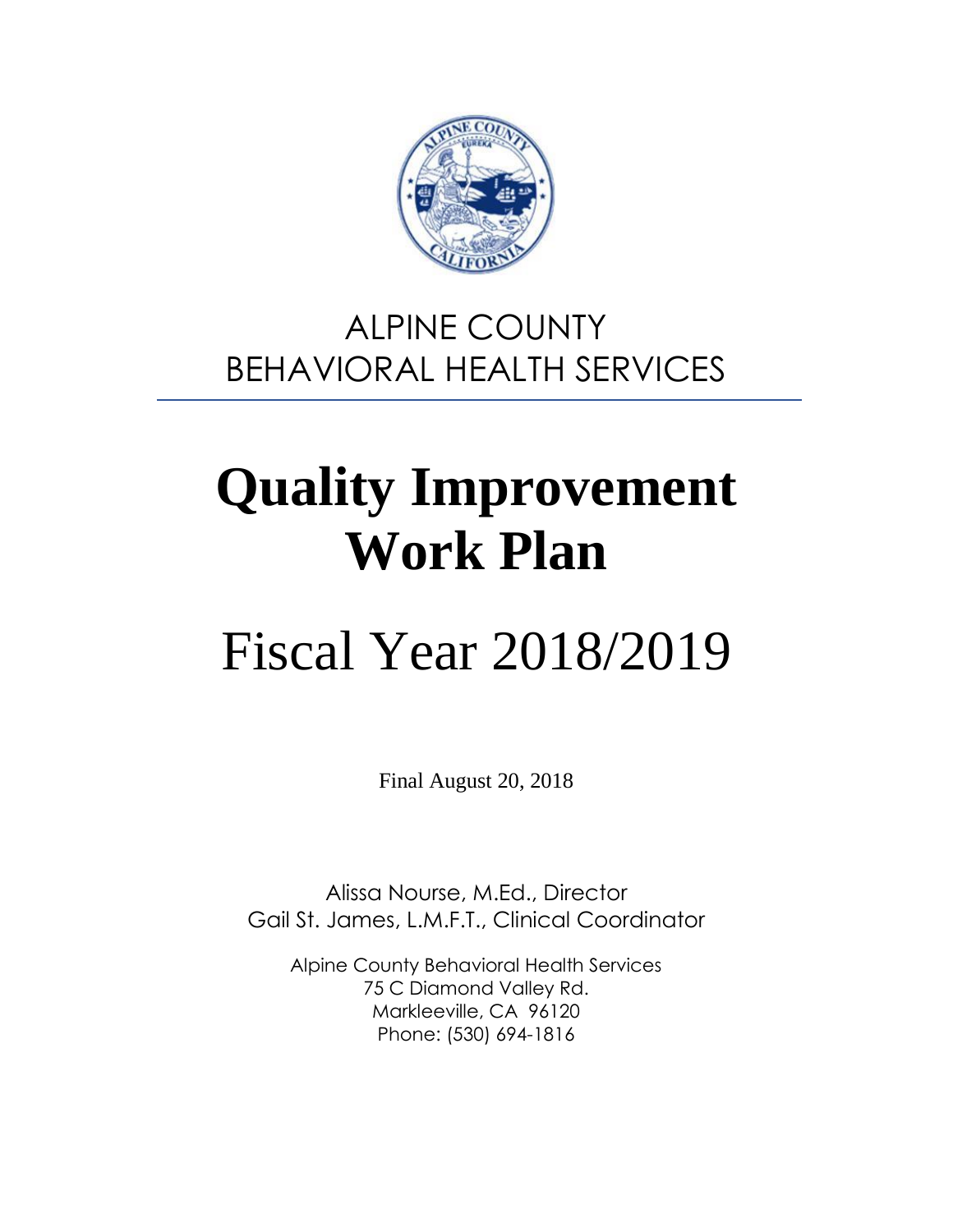| I. |    |  |
|----|----|--|
|    |    |  |
|    |    |  |
|    |    |  |
|    | 2) |  |
|    | 3) |  |
|    | 4) |  |
|    |    |  |
|    |    |  |
|    |    |  |
|    |    |  |
|    |    |  |
|    |    |  |
|    |    |  |
|    |    |  |
|    |    |  |
|    |    |  |
|    |    |  |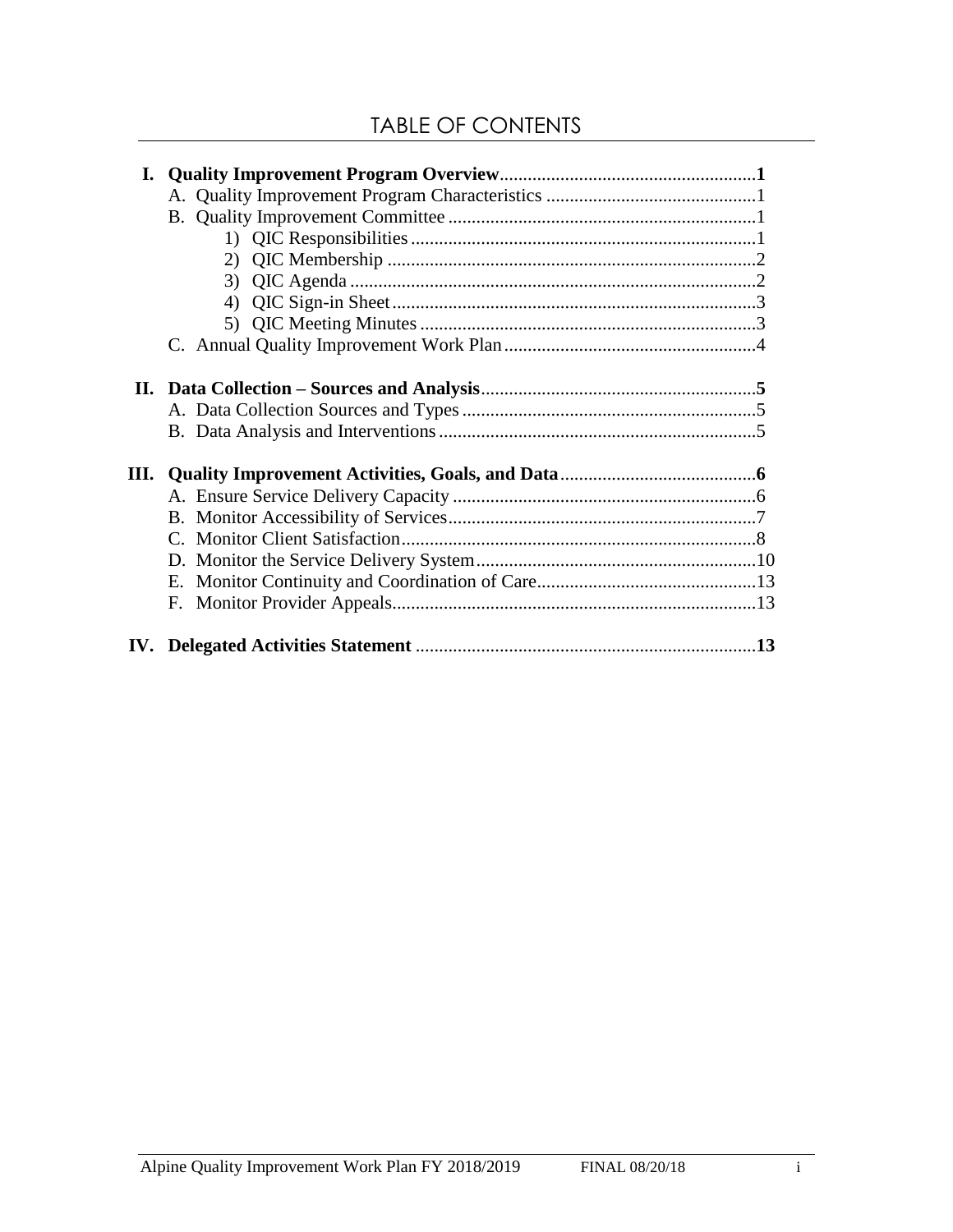# I. QUALITY IMPROVEMENT PROGRAM OVERVIEW

#### **A. Quality Improvement Program Characteristics**

Alpine County Behavioral Health Services (ACBHS) has implemented a Quality Improvement (QI) program in accordance with state regulation for evaluating the appropriateness and quality of services, including overutilization and underutilization of services; timeliness standards; access; and effectiveness of clinical care.

It is the purpose of ACBHS to build a structure that ensures the overall quality of services. The QI program meets this objective through the following processes:

- 1) Identify goals and prioritized areas for improvement;
- 2) Collect and analyze data to measure against the identified goals or areas of improvement;
- 3) Based on data and identified trends, design and implement interventions to improve performance;
- 4) Measure the effectiveness of the interventions over time; and
- 5) Incorporate successful interventions across the system, as appropriate.

Executive management and program leadership is crucial to ensure that QI activities are used to establish and maintain the overall quality of the service delivery system and organizational operations. As a result, the QI program is directly accountable to the ACBHS Director.

#### **B. Quality Improvement Committee**

The Quality Improvement Committee (QIC) is responsible for the conducting key activities of the ACBHS Quality Improvement Program. QIC meetings are held at least bi-monthly.

- 1) QIC Responsibilities The QIC is responsible for the following functions:
	- a. Implement the specific and detailed review and evaluation activities of the agency.
		- i. On a bimonthly basis, the QIC collects, reviews, evaluates, and analyzes data and implements actions that frequently involve handling sensitive and confidential information.
		- ii. The QIC also provides oversight to QI activities, including the development and implementation of the Performance Improvement Projects (PIPs).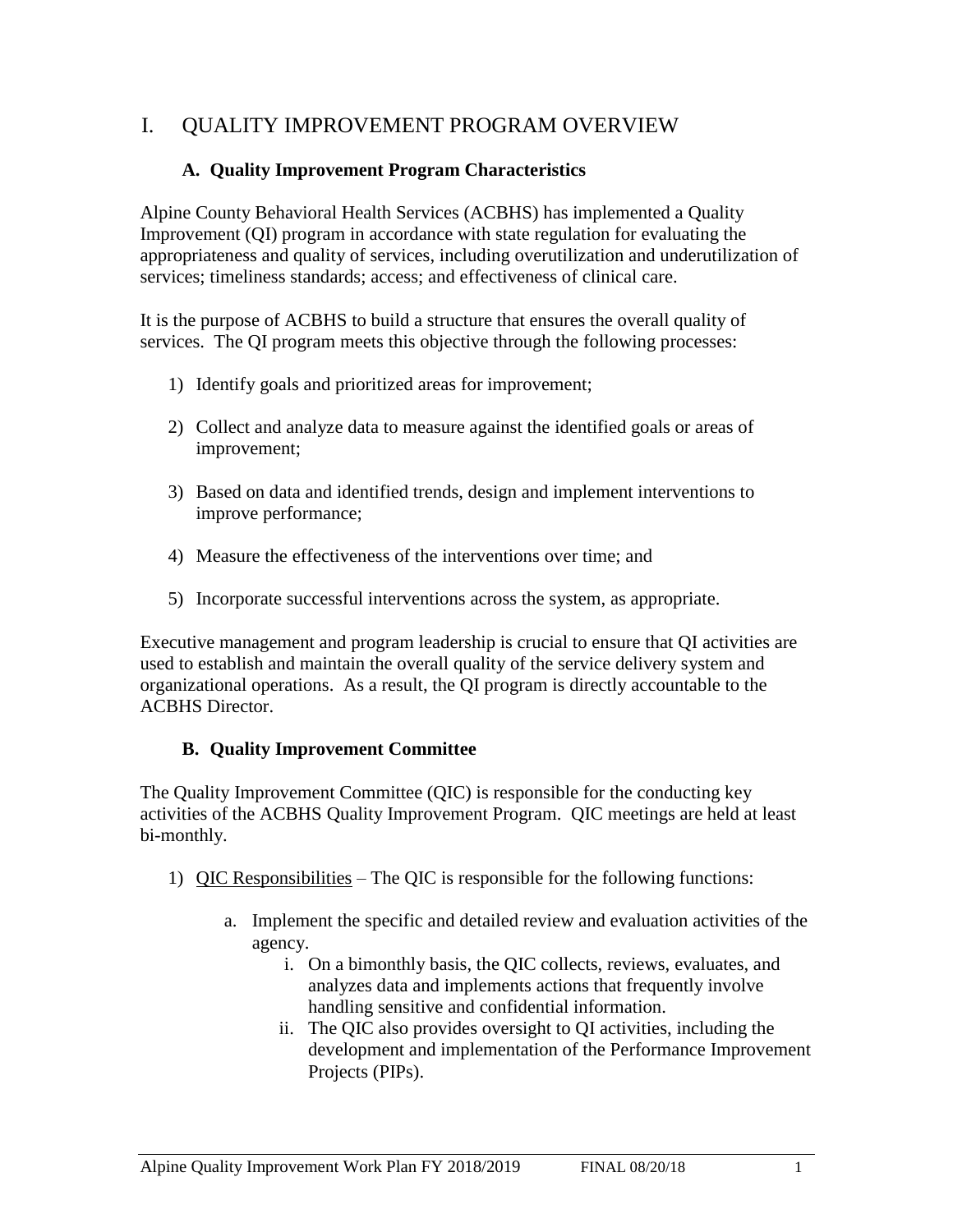- iii. The QIC reviews collected information, data, and trends relevant to standards of cultural and linguistic competency.
- b. Recommend policy decisions; review and evaluate the results of QI activities; and monitor the progress of the PIPs.
	- i. The QIC institutes needed actions and ensures follow-up of QI processes.
- c. Assure that QI activities are completed and utilizes a continuous feedback loop to evaluate ongoing quality improvement activities.
	- i. This feedback loop helps to monitor previously-identified issues and provides an opportunity to track issues over time.
	- ii. The QIC continuously conducts planning and initiates new activities for sustaining improvement.
- 2) QIC Membership The QIC is accountable to the ACBHS Director. Designated members of the QIC include the ACBHS Director; Clinical Coordinator; Behavioral Health Services Coordinator; Alcohol and Drug Program Specialist; designated clinical staff; designated administrative staff; and community members, including consumers and family members, as well as MHSA- and AOD-funded agencies. ACBHS contracts with several non-profit groups for outreach and engagement services. As a component of the contracts, these entities are required to attend the bi-monthly meetings of the QIC.
- 3) QIC Agenda The QIC uses a standing meeting agenda to ensure that all required QI components are addressed at each QIC meeting, and which includes at least the following:
	- Monitor QIC action items, recommended policy changes and system-level changes, and assignments from previous QIC meeting (To ensure a complete feedback loop, completed and incomplete action items shall be identified on the agenda for review at the next meeting.)
	- Access Log Review
		- Review business days for first appointment
		- Assess response for urgent conditions (during regular hours and after-hours)
		- Review requests for cultural/linguistic services and assess results
	- Review Inpatient / IMD / Residential programs: census, utilization, and length of stay
	- Review processed Treatment Authorization Requests (TARs) for utilization and documentation compliance
	- Review medication monitoring process to assure appropriateness of care
	- Review NOABDs for appropriateness, documentation compliance, and trends
	- Review URC decisions for quality, timeliness, and utilization management issues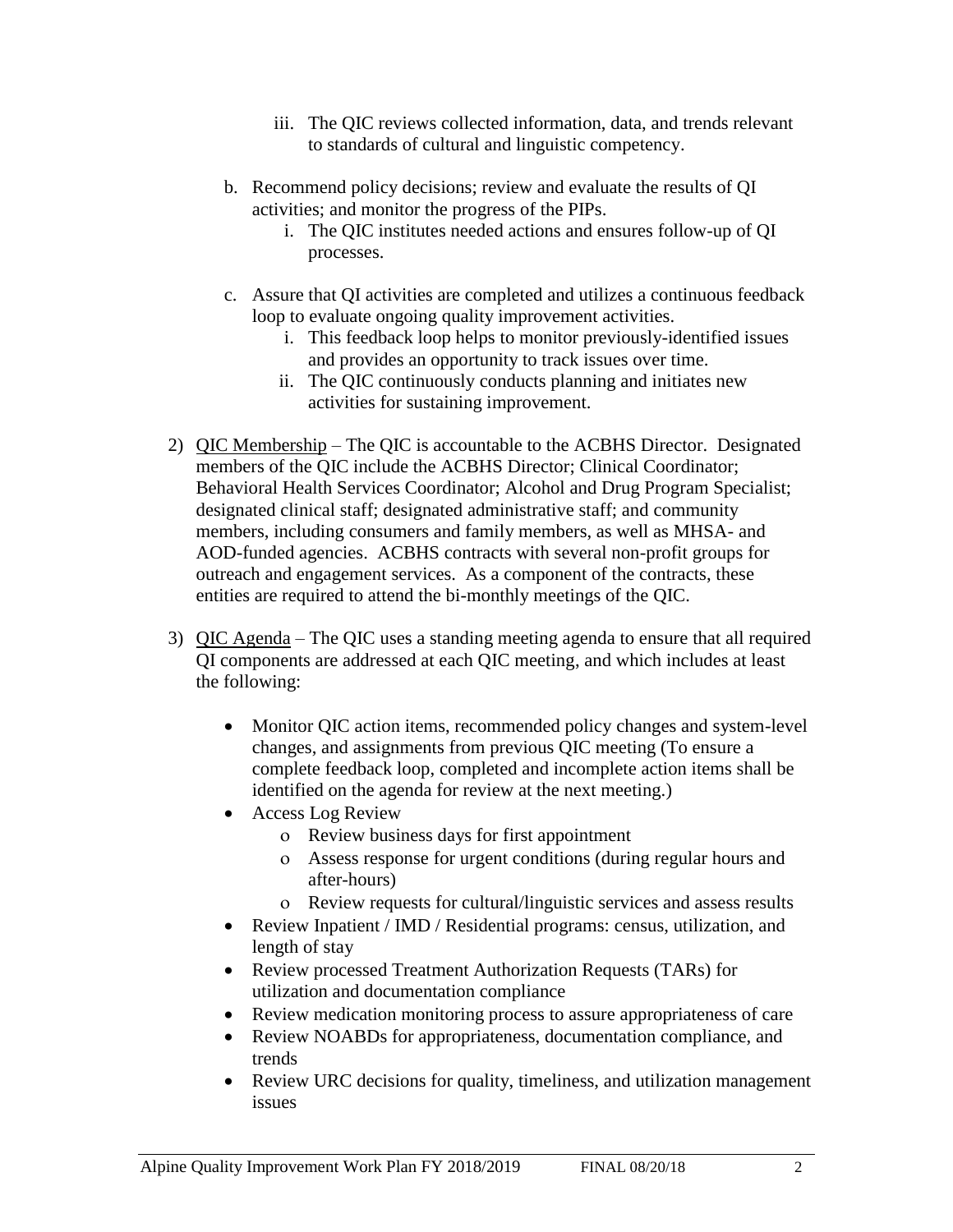- Conduct random chart review for quality and appropriateness of client care; timeliness of services; and compliance with documentation standards (assessments, service plans, etc.)
- Monitor UR Return for Review and Correction process through summary format
- Review clinical peer reviews and plans of correction for approval or further action
- EHR Process for quality assurance
- Assess client and family satisfaction surveys for access and cultural competence issues
- Review grievances or appeals (client or provider) for appropriateness of response and trends
- Review requests for or results of State Fair Hearings
- Discuss Patient's Rights issues
- Monitor Change of Provider Requests
- Review provider satisfaction surveys (annually)
- Review data for client- and system-level performance outcome measures and projects (PIPs)
- Review Clinical Team Meeting Assessments (CANS, PSC, etc)
- Review Compliance Program issues
- Review Access Line Test Calls (quarterly report)
- Review Contracted Org Providers Cert/Recert Status
- Annual Reviews
	- o Triennial Review Spring/Summer 2019
	- Final Rule
		- SUD Monitor
		- EQR
- Review new regulations and CA Department of Health Care Services (DHCS) Information Notices / All Plan Letters
- Verification of services provided
- Discuss timely interventions to mitigate issues, including quality of care and clinical concerns
- Other items for discussion
- 4) QIC Sign-In Sheet A Sign-In Sheet is collected at the beginning of each QIC meeting.
	- A Confidentiality Statement is integrated into the QIC sign-in sheet and ensures the privacy of protected health information.
- 5) QIC Meeting Minutes The QIC uses a meeting minute template to ensure that all relevant and required components are addressed in each set of minutes.
	- Meeting minutes are utilized to track action items and completion dates.
	- Minutes are maintained by the Behavioral Health Services Coordinator or designee, and are available for required annual audits and triennial reviews.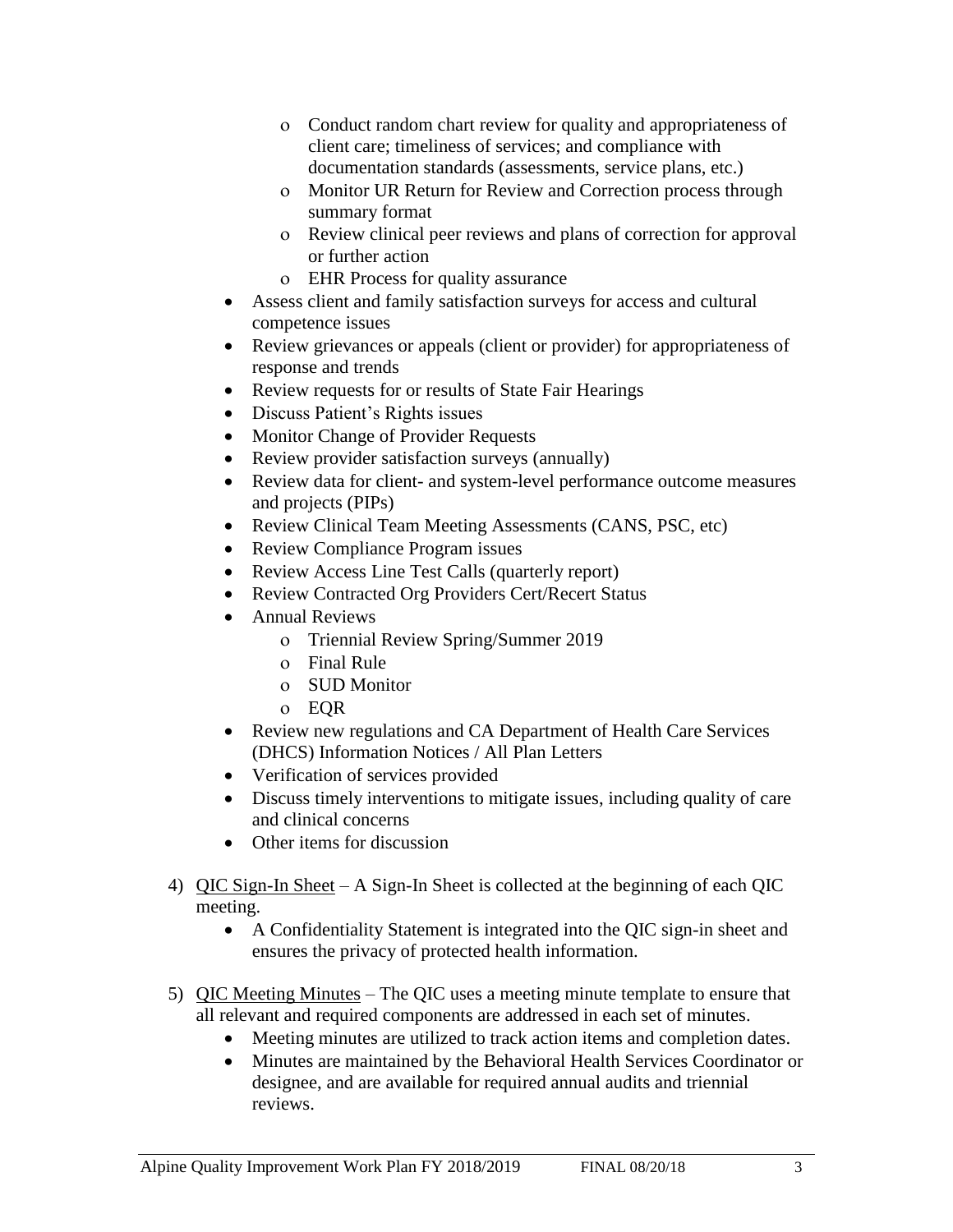#### **C. Annual Quality Improvement Work Plan**

The Annual Work Plan for Quality Improvement activities of ACBHS provides the blueprint for the quality management functions designed to improve both client access and quality of care. This Plan is evaluated annually and updated as necessary.

The ACBHS annual QI Work Plan includes at least the following components:

- 1. An annual evaluation of the overall effectiveness of the QI Program, utilizing data to demonstrate that QI activities have contributed to meaningful improvement in clinical care and client services;
- 2. Objectives and goals for the coming year;
- 3. Previously identified issues, including tracking issues over time; and
- 4. Activities for sustaining improvement.

The ACBHS Behavioral Health Services Coordinator facilitates the implementation of the QI Work Plan and the QI activities. Sufficient time to engage in QI activities will be allocated to this position (e.g., conducting chart reviews, coordinating Performance Improvement Projects, facilitating the committee, monitoring activities).

The QI Work Plan ensures the opportunity for input and active involvement of clients, family members, licensed and paraprofessional staff, providers, and other interested stakeholders in the Quality Improvement program. QIC members participate in the planning, design, and implementation of the QI program, including policy setting and program planning.

The ACBHS QI Work Plan addresses quality assurance/improvement factors as related to the delivery of timely, effective, and culturally-competent specialty mental health and substance use disorder services.

The QI Work Plan is posted on the ACBHS website, and is also available upon request. It is provided to the External Quality Review Organization (EQRO) during its annual review of the ACBHS system. The QI Work Plan is also available to auditors during the triennial Medi-Cal review.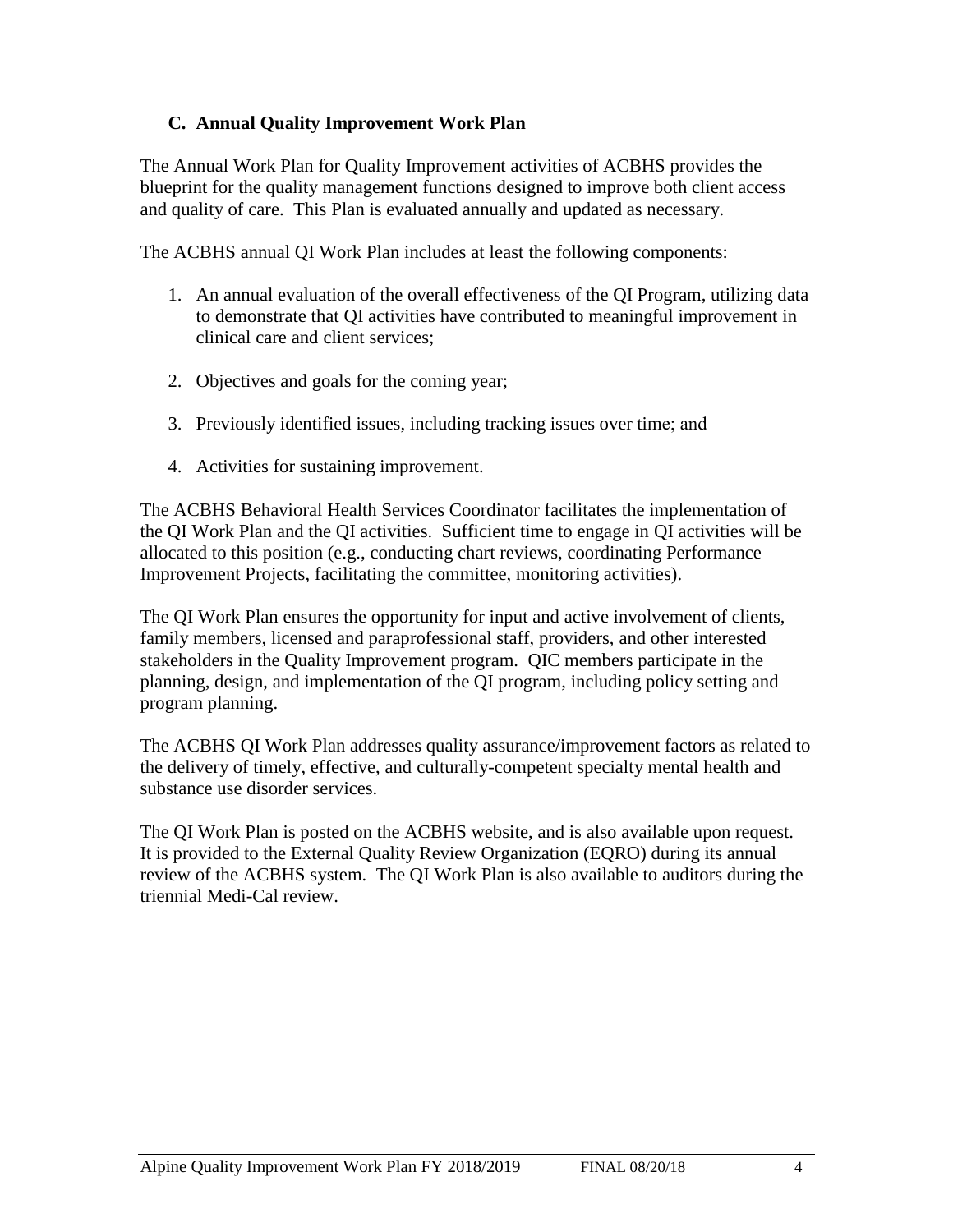# II. DATA COLLECTION – SOURCES AND ANALYSIS

#### A. Data Collection Sources and Types

Data sources and types may include, but not are limited to, the following (as available):

- Client and service utilization data by type of service, age, gender, race, ethnicity, primary language, veterans, and LGBTQ
- Electronic Health Record Reports
- Access Log (initial contact log)
- Crisis Log
- Test call logs
- Client satisfaction surveys
- Client Grievance/Appeal Logs; State Fair Hearing Logs
- Change of Provider forms and logs
- Medication Monitoring forms and logs
- Staff training logs
- Notice of Adverse Benefit Determination (NOABD) forms and logs
- Second Opinion requests and outcomes
- Treatment Authorization Requests (TAR) and Inpatient logs
- Staff productivity reports
- Clinical Review QI Checklists (and plans of correction)
- Peer Chart Review Checklists (and plans of correction)
- Compliance logs
- Policies and procedures
- Meeting minutes
- EOR and Medi-Cal Audit results
- Special Reports from DHCS or other required studies

#### B. Data Analysis and Interventions

- 1. The Behavioral Health Services Coordinator performs preliminary analysis of data to review for accuracy and completion.
	- a. If there are areas of concern, the QIC discusses the information. Clinical staff may be asked to implement plans of correction, as needed.
	- b. Policy changes may also be implemented, if required.
	- c. Subsequent review is performed by the QIC.
- 2. The changes to programs and/or interventions are discussed with individual staff, QIC members (including consumers and family members), Behavioral Health Advisory Board members, and management.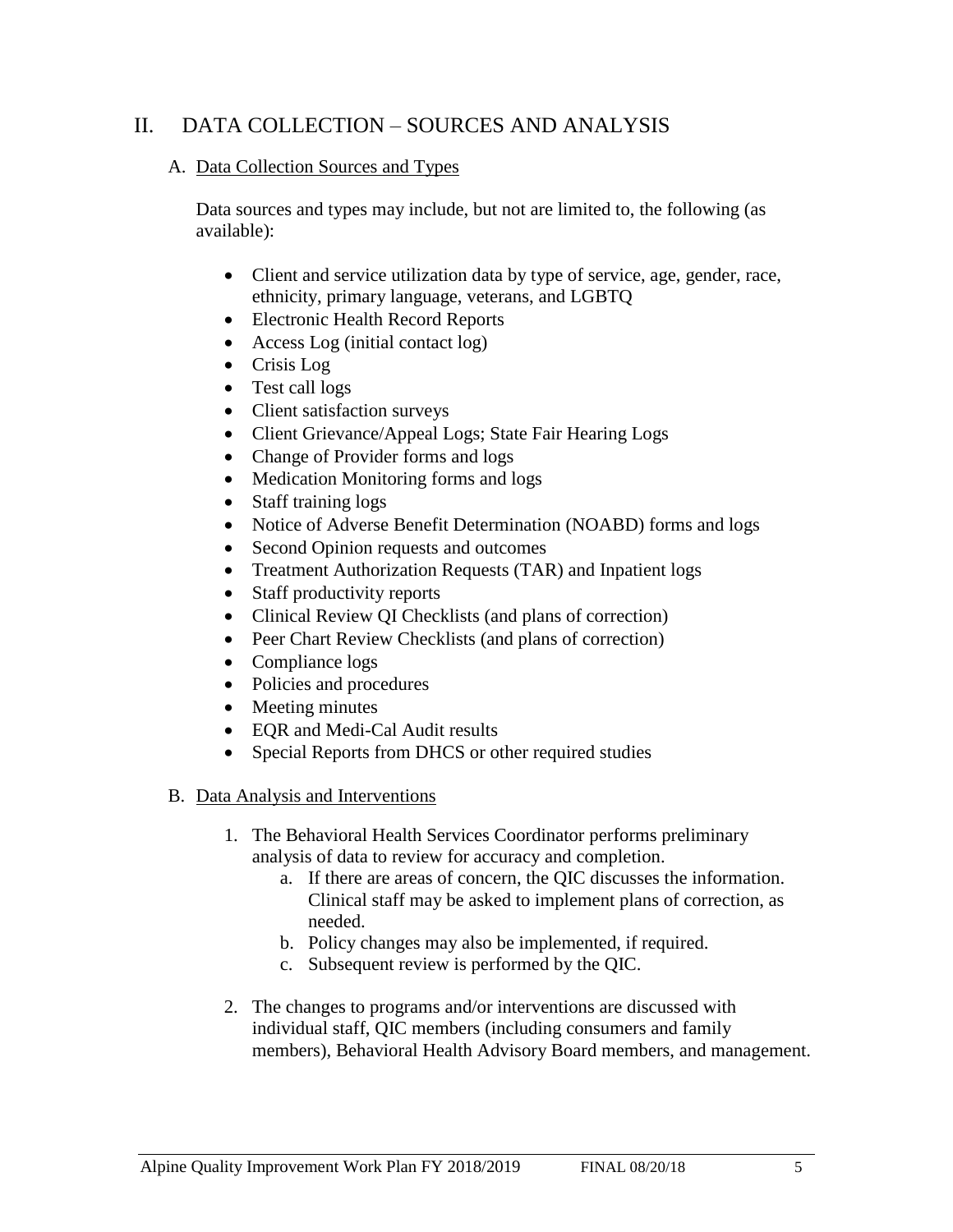- 3. Program changes have the approval of the Behavioral Health Director or the Clinical Coordinator prior to implementation.
- 4. Effectiveness of program changes are evaluated by the QIC.
	- a. Input from committee is documented in the minutes. These minutes document the activity, person responsible, and timeframe for completion. Each activity and the status for follow-up are discussed at the beginning of each meeting.

# III. Quality Improvement Activities, Goals, and Data

The Quality Improvement program for Fiscal Year 2016-2017 includes the following activities, goals, and baseline FY 2015-2016 data.

A. Ensure ACBHS Service Delivery Capacity – Annually, the ACBHS QI program monitors services to assure service delivery capacity in the following areas:

#### **1. Utilization of Services**

- Activity: Review and analyze reports from the Kings View Cerner program. The data includes the current number of clients served each fiscal year and the types of mental health and substance use disorder services delivered. Data is analyzed by age, gender, ethnicity, primary language, LGBTQ, veterans, and diagnosis; it is compared to the goals set by the QIC for service utilization.
- Goal: Increase the number of mental health services received by Transition Age Youth (TAY) in FY 2017-2018.
- FY 2016-2017 Baseline Data: There were an average of 8 mental health services received by TAY clients in FY 2016-2017.
- FY 2017-2018 Data: There were an average of 4 mental health services received by TAY clients in FY 2017-2018. We will review this data annually to assess improvement in the measure.

# **2. Service Delivery Capacity**

- Activity: Data around telepsychiatry services, which are provided by Kings View, is reviewed periodically to ensure service capacity.
- Goal: Maintain the number of clients served by Telepsychiatry in FY 2017-2018.
- FY 2016-2017 Baseline Data: Twenty (20) clients received Telepsychiatry services in FY 2016-2017.
- FY 2017-2018 Data: Twenty-two (22) clients received Telepsychiatry services in FY 2017-2018.

These issues are also evaluated to ensure that the cultural and linguistic needs of clients are met.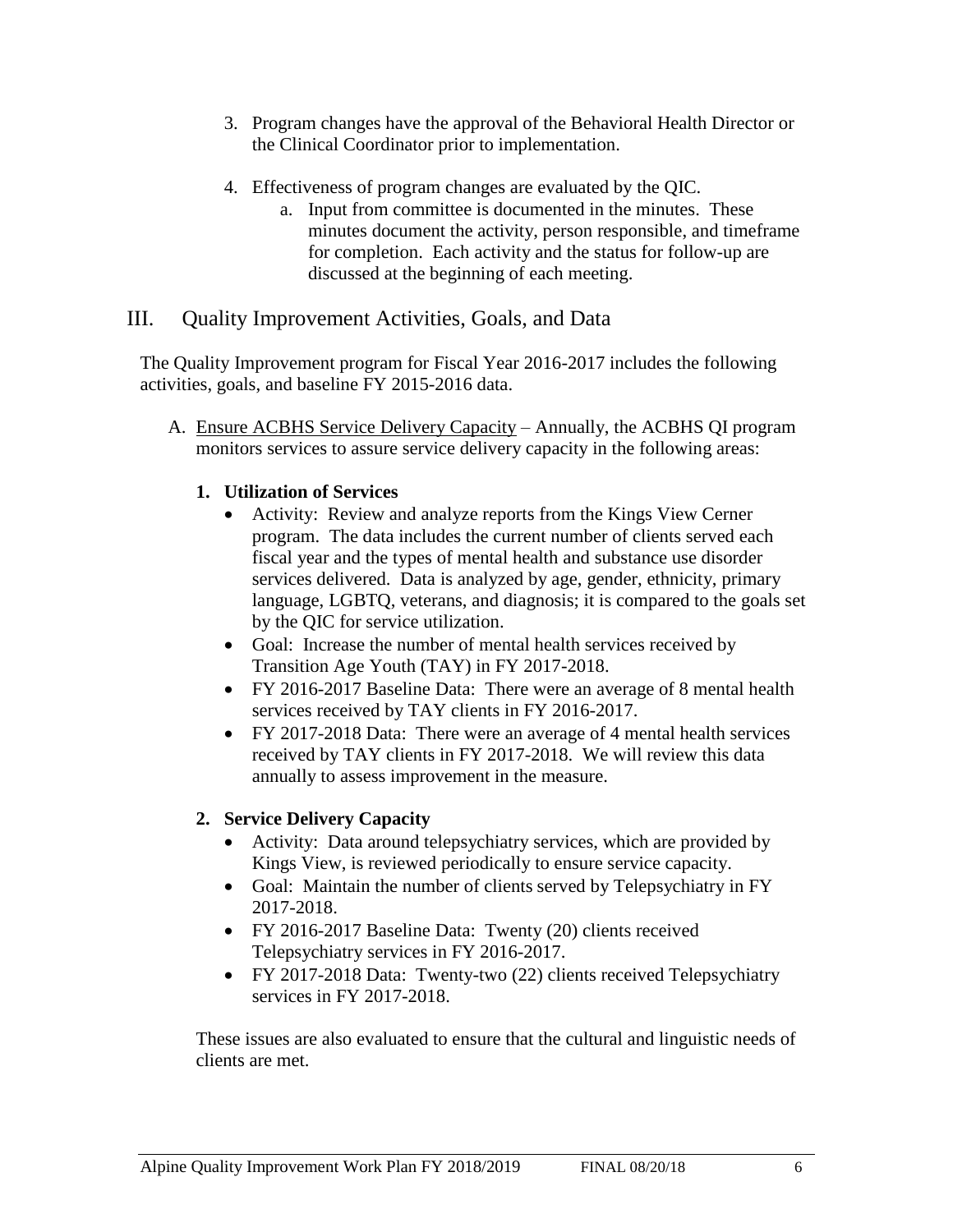B. Monitor Accessibility of Services – The ACBHS QI program monitors accessibility of services in accordance with statewide standards and the following local goals:

#### **1. Timeliness of routine mental health appointments**

- Activity: This indicator is measured by analyzing a random sample of new requests for services from the Access Log. This data is reviewed quarterly.
- Goal: Maintain the number of clients referred for mental health services who receive an initial intake assessment appointment within ten  $(10)$ calendar days after the request for services.
- FY 2016-2017 Baseline Data: 317 of the 351 (90.3%) clients referred for mental health services in July – December 2016 received an initial intake assessment appointment within fourteen (14) calendar days after the request for services. *Note*: *This data reflects the previous ACBHS standard of fourteen (14) calendar days to initial intake; the data will be updated to reflect the new 10-day standard in the next QI Work Plan update.*
- FY 2017-2018 Data: 53 of the 55  $(96.4 %)$  clients referred for mental health services in FY 2017-2018 received an initial intake assessment appointment within ten (10) calendar days after the request for services.

#### **2. Timeliness of services for urgent or emergent conditions during regular clinic hours**

- Activity: This indicator is measured by analyzing a random sample of urgent or emergent requests for services from the Crisis Log. This data is reviewed quarterly.
- Goal: Maintain the percentage of business-hours crisis requests with a response time of one (1) hour or less.
- Baseline FY 2017-2018 Data: In FY 2017-2018, there were 7 businesshours crisis calls, with 100% responded to within one (1) hour.

# **3. Access to after-hours Emergency services**

- Activity: ACBHS is working with local law enforcement to improve response, coordination, and communication regarding after-hours crisis calls.
- Goal: Develop a protocol for after-hours crisis response that meets the needs of the community.
- Baseline FY 2017-2018 Data: In FY 2017-2018, there were 13 after-hours crisis calls, with 100% responded to within one (1) hour.

# **4. Responsiveness of the 24-hour, toll-free telephone number**

• Activity: During non-business hours, the answering service answers the crisis line immediately, and links urgent and/or emergent calls to the oncall mental health staff person. If required, an interpreter and/or the Language Line Solutions is utilized. This indicator is measured by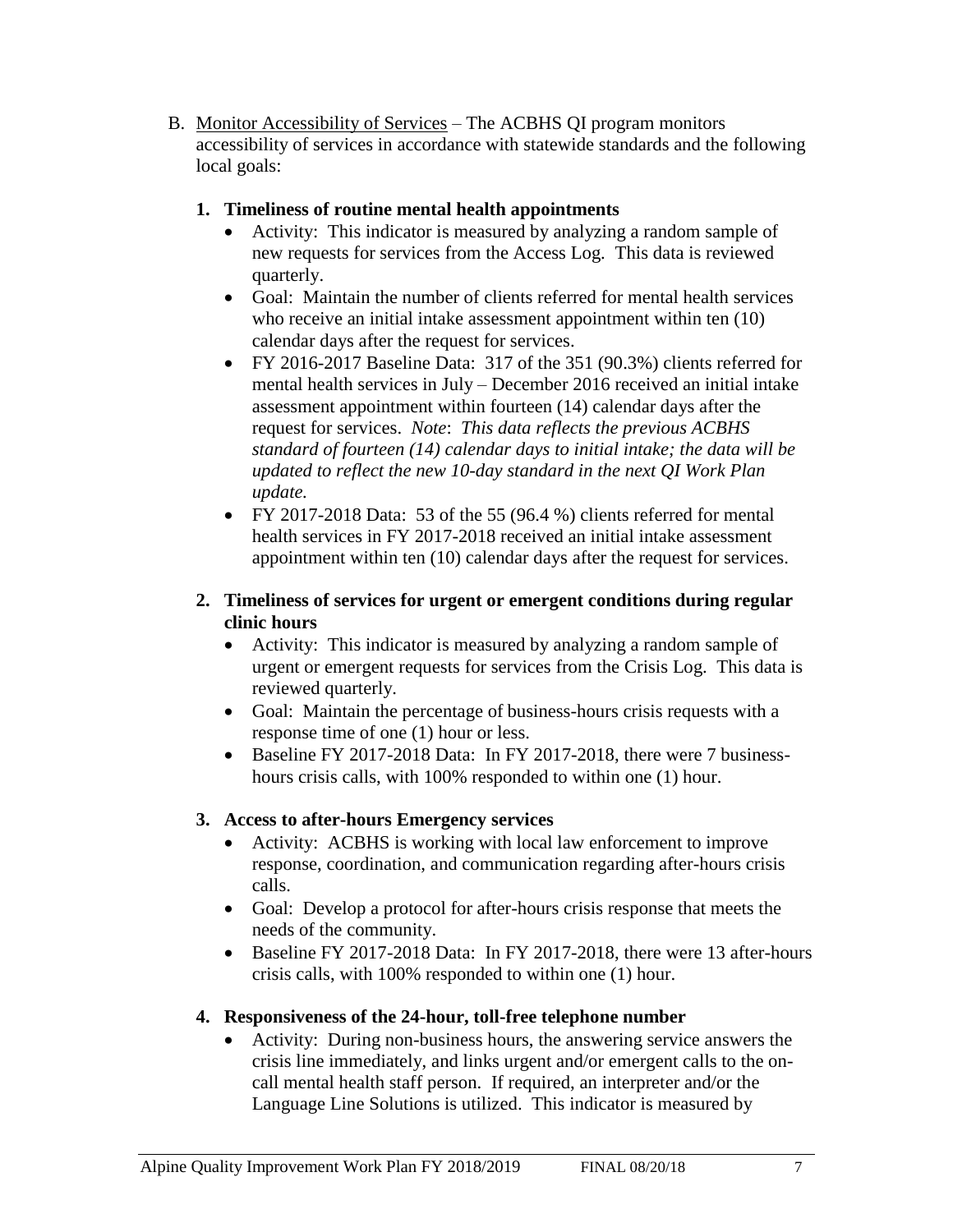conducting random calls to the toll-free number, both after hours and during business hours. At least five (5) test calls are made per month; split between English and Spanish. This data is reviewed at each quarterly QIC meeting.

- Goal: The ACBHS after-hours 24-hour telephone service answers the call within one  $(1)$  minute. The line is tested monthly.
- FY 2016-2017 Baseline Data: Sixty-two (62) test calls were conducted in FY 2016-2017, with 56 (90.3%) being answered by staff within one (1) minute.
- FY 2017-2018 Data: Sixty (60) test calls were conducted in FY 2017-2018, with 58 (96.7 %) being answered by staff within one (1) minute.

#### **5. Provision of culturally and linguistically appropriate services**

- Activity: This indicator is measured by random review of the Access Log and/or the Crisis Log, as well as the results of test calls. The focus of these reviews is to determine if a successful and appropriate response was provided which adequately addressed the client's cultural and linguistic needs. In addition, requests for the need for interpreters are reviewed (via the Access Log) to assure that staff are aware of the need for an interpreter and that clients received services in their preferred language, whenever feasible. This information is reviewed quarterly.
- Goal: Maintain or increase the percentage of successful test calls to the toll-free hotline in FY 2017-2018 at the same capacity as in FY 2016- 2017.
- FY 2016-2017 Baseline Data: Sixty-two (62) test calls were conducted in FY 2016-2017, with 45 (72.6%) that were overall successful.
- FY 2017-2018 Data: Sixty (60) test calls were conducted in FY 2017-2018, with 51 (85 %) that were overall successful.

#### **6. Increasing client access**

- Activity: ACBHS endeavors to improve client access to mental health services, targeting high-need populations. This indicator is measured through an analysis of clients who received FSP services in the fiscal year. This information is reviewed annually.
- Goal: Increase FSP enrollment by 20% in FY 2017-2018.
- FY 2016-2017 Baseline Data: Five (5) clients received FSP services in FY 2016-2017.
- FY 2017-2018 Data: Five (5) clients received FSP services in FY 2017- 2018.
- C. Monitor Client Satisfaction The QI program monitors client satisfaction via the following modes of review:

#### **1. Monitor Client Satisfaction**

• Activity: Using the DHCS POQI instruments in threshold languages, clients and family members are surveyed twice each year, or as required.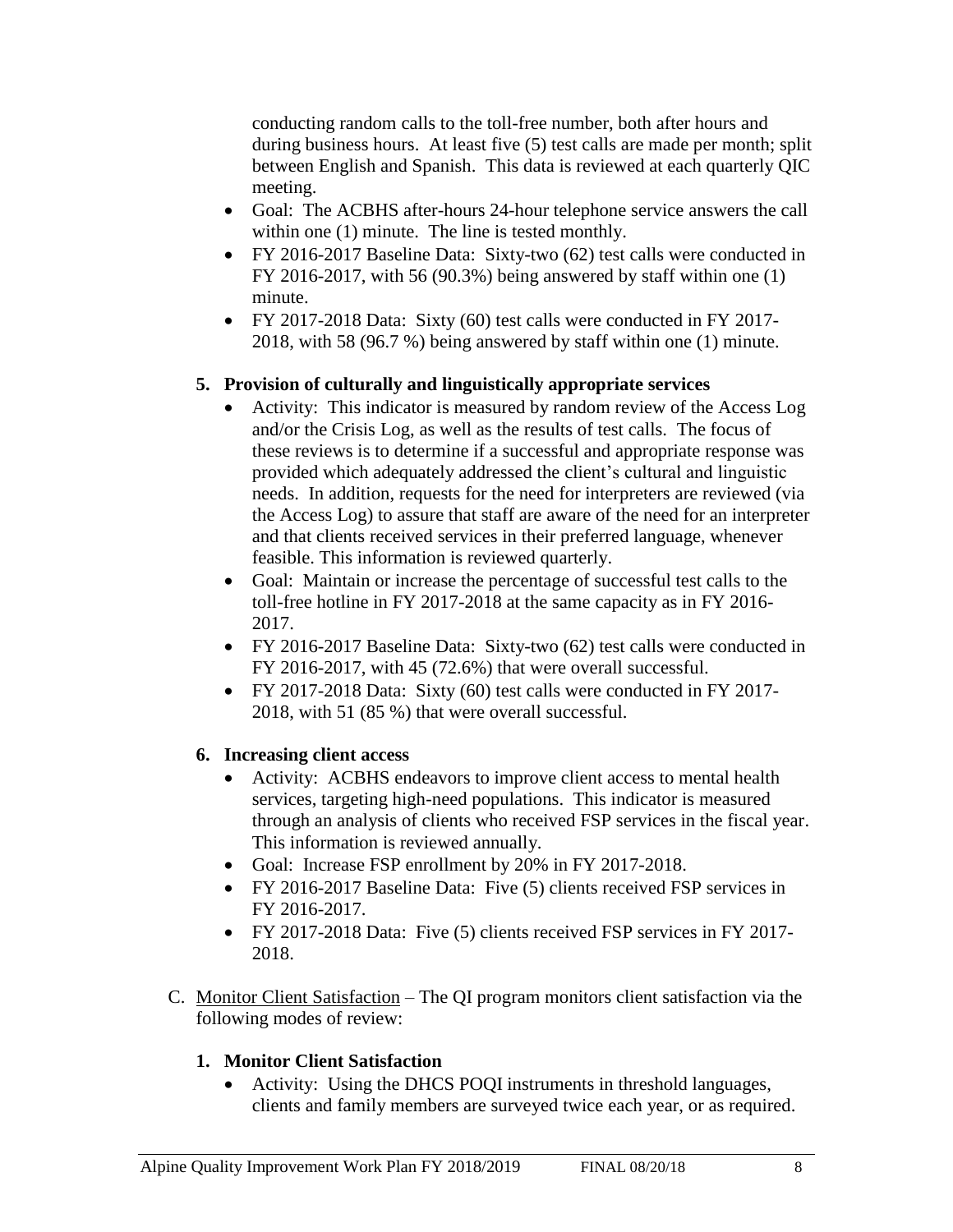This indicator is measured by annual review and analysis of at least a oneweek sample. Survey administration methodology will meet the requirements outlined by the CA DHCS. This data is reviewed twice each fiscal year, after the surveys have been analyzed.

- Goal: Increase the number of POQI survey respondents by 25%.
- FY 2016-2017 Baseline Data: A total of 4 clients responded to the DHCS POQI instrument in FY 2016-2017.
- FY 2017-2018 Data: This data will be added one the Fall 2018 surveys have been collected.

#### **2. Monitor Youth and/or Family Satisfaction**

- Activity: Utilization of the DHCS, POQI YSS and YSS-F measurement instruments assures the use of instruments that are accepted statewide as the basis for satisfaction surveys. The YSS and YSS-F are collected from youth ages 12 and older and the children's families. Survey administration methodology will meet the requirements outlined by the CA DHCS. This data is reviewed after each survey administration.
- Goal: Increase the number of YSS and YSS-F survey respondents.
- FY 2016-2017 Baseline Data: In FY 2016-2017, there were no YSS or YSS-F surveys completed.
- FY 2017-2018 Data: This data will be added one the Fall 2018 surveys have been collected.

#### **3. Monitor Beneficiary Grievances, Appeals, and State Fair Hearings**

- Activity: All processed beneficiary grievances, expedited appeals, standard appeals, and fair hearings are reviewed at QIC meetings. Monitoring is accomplished by ongoing review of the Grievance Log for adherence to timelines for response. In addition, the nature of complaints and resolutions is reviewed to determine if significant trends occur that may influence the need for policy changes or other system-level issues. This review includes an analysis of any trends in cultural issues addressed by our clients. This information is reviewed quarterly, as available.
- Goal: The MHP will respond in writing to 100% of all grievances within 60 calendar days.
- FY 2016-2017 Baseline Data: There was one (1) grievance in FY 2016-2017, with 100% responded to within 60 calendar days from the date of receipt.
- FY 2017-2018 Data: There were 0 grievances in FY 2017-2018.

#### **4. Monitor Requests to Change Providers**

• Activity: Quarterly, patterns of client requests to change practitioners/providers are reviewed by the QIC. Measurement is accomplished by review of QIC minutes summarizing activities of the Access Team and through annual review of the Change of Provider Request forms.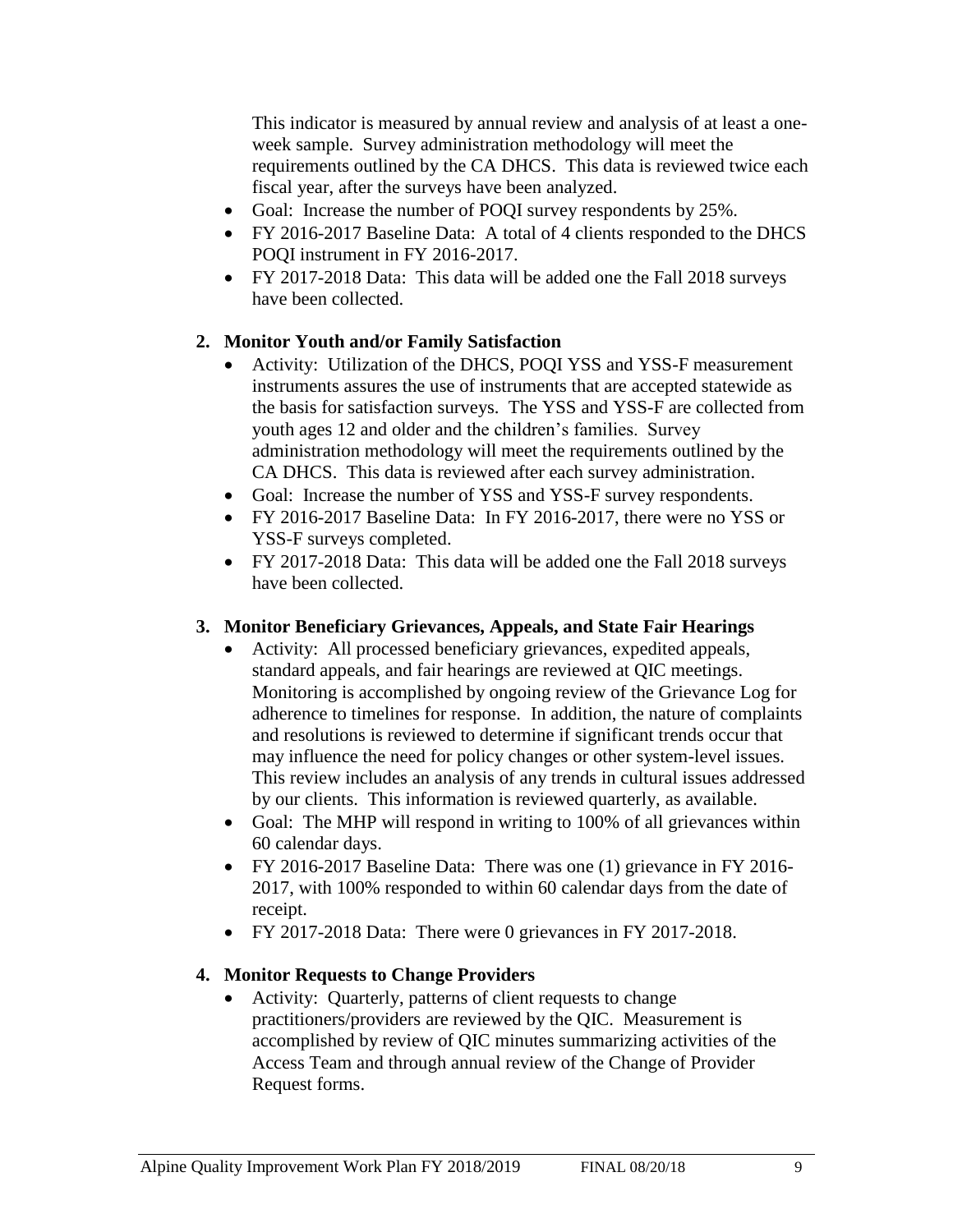- Goal: Monitor beneficiary Requests for Change of Provider including reasons given by consumers for their Change of Provider requests.
- Data: Review patterns of beneficiary Requests for Change of Provider at each QIC meeting to identify trends.

#### **5. Inform Providers of Survey Results**

- Activity: The results of client and family satisfaction surveys are routinely shared with ACBHS staff providers. Monitoring is accomplished by review of the results of the POQI surveys as related to clients who have received services from ACBHS. Survey results are shared with staff, consumers, family members, QIC, and the Behavioral Health Board. This information is distributed on an annual basis and in the form of cumulative summaries to protect the confidentiality of clients and their families. This process is reviewed annually.
- Goal: Survey results are to be shared with identified stakeholders.
- FY 2016-2017 Baseline Data: Survey results were shared with staff, consumers, family members, QIC, and the Behavioral Health Board in FY 2016-2017, through face-to-face meetings.
- FY 2017-2018 Data: Survey results were shared with staff, consumers, family members, QIC, and the Behavioral Health Board in FY 2017-2018, through face-to-face meetings.

# **6. Monitor Cultural and Linguistic Sensitivity**

- Activity: In conducting reviews in the above areas, analysis occurs to determine if cultural or linguistic issues may have influenced results. Surveys will be provided in English and in Spanish. Surveys and activities will take into account Native American culture. This process is reviewed annually.
- Goal: Maintain or increase the percentage of consumers/families reporting that staff were sensitive to their cultural/ethnic background in FY 2017-2018 at the same capacity as in FY 2016-2017.
- FY 2016-2017 Baseline Data: Sixty-seven percent (66.7%) of consumers/families reported that staff was sensitive to their cultural/ethnic background in FY 2016-2017.
- FY 2017-2018 Data: This data will be added one the Fall 2018 surveys have been collected.
- D. Monitor the Service Delivery System The QI program monitors the ACBHS service delivery system to accomplish the following:

# **1. Review Safety and Effectiveness of Medication Practices**

• Activity: Annually, meaningful issues for assessment and evaluation, including safety and effectiveness of medication practices and other clinical issues are identified. Medication monitoring activities are accomplished via review of at least 10% of cases involving prescribed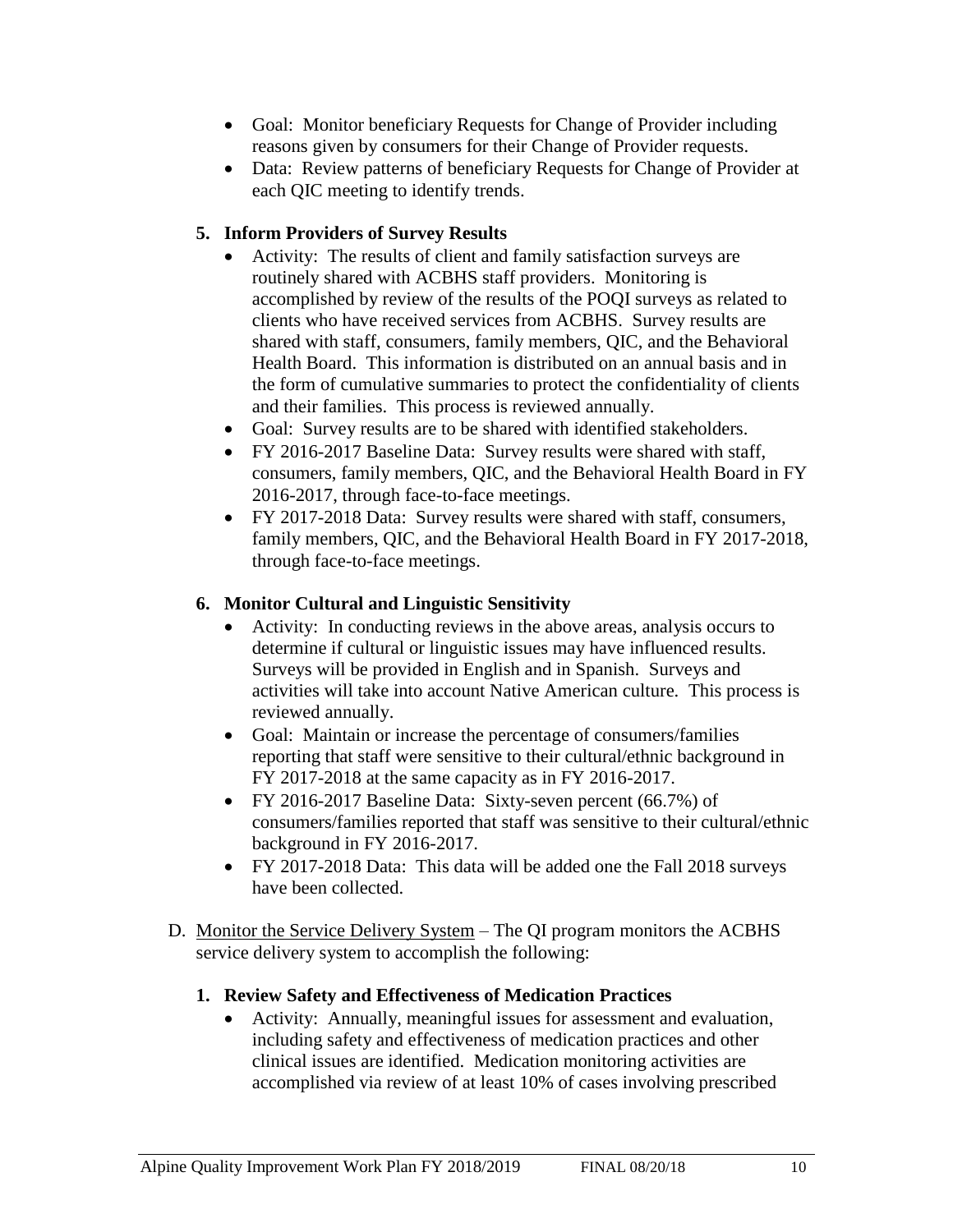medications. These reviews are conducted by a person licensed to prescribe or dispense medications.

- Goal: Continue to annually conduct medication monitoring activities on at least 10% of medication charts.
- FY 2016-2017 Baseline Data: 36% (9) of the medication charts were reviewed in FY 2016-2017.
- FY 2017-2018 Data: 4.2% (1) of the medication charts was reviewed in FY 2017-2018.

# **2. Identify Meaningful Clinical Issues**

- Activity: Quarterly, meaningful clinical issues are identified and evaluated. Appropriate interventions are implemented when a risk of poor quality care is identified. Monitoring is accomplished via review of QIC minutes for satisfactory resolutions in the areas of grievances, medication monitoring, and cases where plans of correction are requested. Reoccurring quality of care issues are discussed in staff meetings and at the QIC to address concerns in a timely manner.
- Goal: Clinical staff participate in at least 12 clinical trainings each year.
- FY 2016-2017 Baseline Data: In FY 2016-2017, each clinical staff member participated in an average of 14 clinical trainings.
- FY 2017-2018 Data: In FY 2017-2018, each clinical staff member participated in an average of 12 clinical trainings.

### **3. Review Documentation and Medical Records System**

- Activity: Client documentation and medical records system fulfills the requirements set forth by the DHCS and Alpine County MHP contract requirements. Documentation of the client's participation in and agreement with their client treatment plan will be included. When the client is unavailable for signature or refuses signature, the client treatment plan includes a written explanation of the refusal or unavailability. Signatures of the individual providing service or the team/representative providing services are recorded.
- Goal: Maintain the percentage of completed and signed Treatment Plans in FY 2017-2018 at the same capacity as in FY 2016-2017.
- FY 2016-2017 Baseline Data: All of the Mental Health Treatment Plans (100%) due in FY 2016-2017 where completed and signed.
- FY 2017-2018 Data: Forty-eight (48) of the Mental Health Treatment Plans (98.0%) due in FY 2017-2018 where completed and signed.

# **4. Implement and Maintain Efficient Workflow Standards**

• Activity: Office and billing workflow standards are implemented and maintained to efficiently and consistently serve clients from first contact through discharge, and bill correctly and consistently. Workflow processes are documented and implemented through policies and procedures. Monitoring is conducted through annual review of related policies and procedures; and updated as necessary.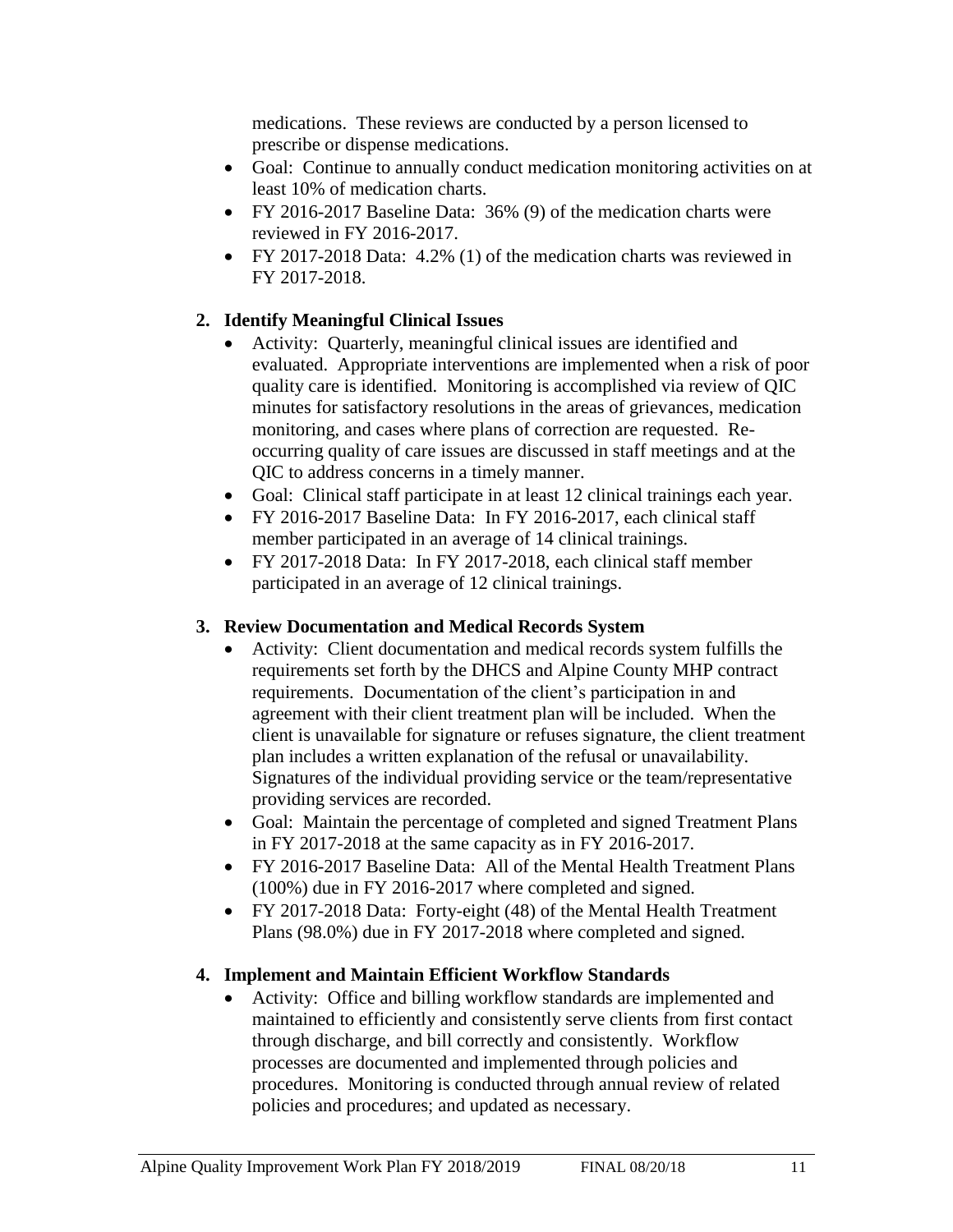- Goal: Develop and implement billing and workflow policies and procedures.
- Data: Evidenced by the number of policies and procedures written and implemented in FY 2017-2018.

#### **5. Assess Performance**

- Activity: Quantitative measures are identified to assess performance and identify areas for improvement, including the PIPs and other QI activities. ACBHS monitors both under-utilization of services and over-utilization of services. The BH Director reviews data on the percentage of billable services (productivity reports). These areas are measured through the quarterly review of the timeliness of assessments and treatment plans; completeness of charts; client surveys; and productivity reports. The results of these reviews dictate areas to prioritize for improvement.
- Goal: Maintain the percentage of billable services delivered by staff in FY 2017-2018.
- FY 2016-2017 Baseline Data: Eighty-six percent (86.3%) of services delivered by staff were billable services in FY 2016-2017.
- FY 2017-2018 Data: Thirty-three percent (37.1%) of services delivered by staff were billable services in FY 2017-2018.

#### **6. Support Stakeholder Involvement**

- Activity: Staff, including licensed mental health professionals, paraprofessionals, providers, clients, and family members review the evaluation data to help identify barriers to improvement. As members of the QIC, providers, clients, and family members help to evaluate summarized data. This ongoing analysis provides important information for identifying barriers and successes toward improving administrative and clinical services. In addition, the Behavioral Health Advisory Board provides input on access and barriers to services. Measurement is accomplished via review of QIC minutes and rosters, and occurs annually.
- Goal: Increase attendance at QIC to fill at least one (1) consumer slot at each meeting in FY 2017-2018.
- This goal is new for FY 2017-2018. Baseline data will be added in the next update of the QI Work Plan.
- FY 2017-2018 Baseline Data: There were 0 consumers in attendance at QIC in FY 2017-2018.

# **7. Conduct Frequent Peer Reviews**

• Note: ACBHS does not currently have the capacity to conduct peer chart reviews. The feasibility of this activity will be periodically reviewed and implemented when possible.

The activities and processes outlined above will maintain sensitivity to the identification of cultural and linguistic issues.